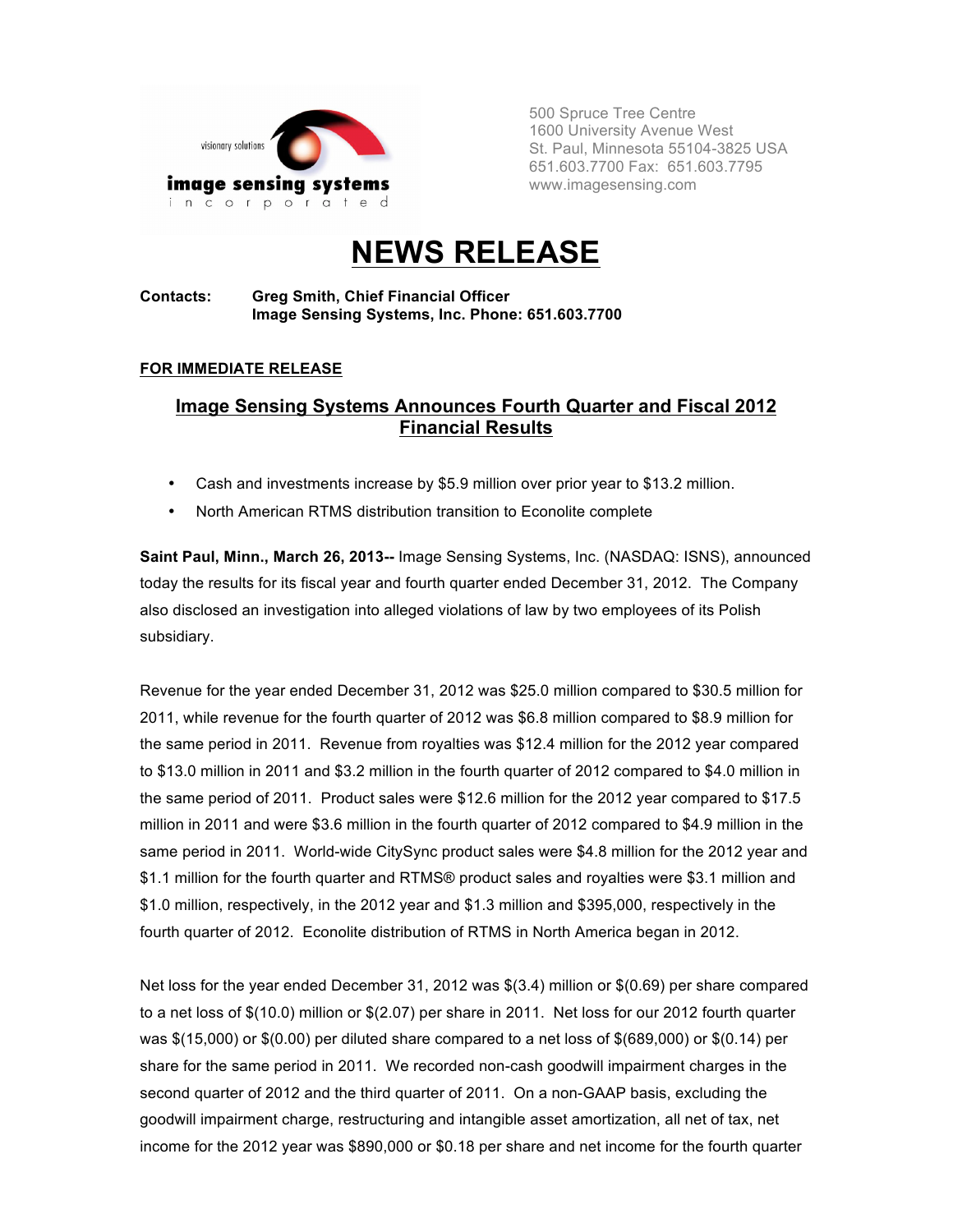was \$155,000 or \$0.03 per share. Gross margins on product sales in the fourth quarter of 2012 were negatively impacted by an unfavorable mix of third party content and higher than average adjustments to inventory and warranty reserves. Our effective income tax rate for 2012 was impacted by a non-deductible portion of the goodwill impairment charge and our tax credit status in multiple jurisdictions.

Kris Tufto, CEO, said, "Generally Q4 revenue was soft. But there were bright spots and we see momentum building. Our pipelines are increasing across all our product sales areas and there are indications from the Econolite channel that the MAP-21 funding is starting to materialize. We also increased our cash and investments balances at year end to \$13.2 million, up \$5.9 million from the start of the year. We have begun deploying some of this capital in 2013 to pursue solution enhancements, most specifically for information management.

"We are confident that a series of new or recently introduced products, including Autoscope® Duo hybrid, and existing partnerships will give us a route to improved market share in combination with our solution focus and stronger marketing push planned for 2013.

"Our business is seasonally driven and, looking ahead, we expect our first fiscal quarter will be challenging from a revenue generation standpoint. And as we guided previously, we plan to increase operational expenses in the near term to solidify our efforts in various engineering and marketing areas. We believe these investments are prudent and will result in achieving reasonable profit levels and revenue growth through better utilization of our assets," continued Mr. Tufto.

#### Investigation Matter

The Company has learned that Polish authorities are conducting an investigation into alleged violations of Polish law by two employees of ISS Poland, who have been charged with criminal violations of certain laws related to a project in the City of Łodź, Poland. Neither the Company nor any of its subsidiaries has been charged with any offense. A committee of the Company's independent directors, with the assistance of independent counsel and accounting advisors, is conducting an investigation into these matters focusing on possible violations of Company policy, internal controls, and laws, including the Foreign Corrupt Practices Act, the U.K. Anti-Bribery Act and Polish law. This investigation is ongoing, and the Company is voluntarily disclosing this matter to the Securities and Exchange Commission and the Department of Justice.

"We take these matters very seriously, and are cooperating fully. Image Sensing Systems aims to conduct its business lawfully and ethically. We have taken remedial actions, including ending the employment of the two Polish employees. We are also assessing and implementing enhancements to our internal policies, procedures and controls. The Company's known costs related to the investigation to date were immaterial in 2012 and approximately \$1.5 million through March 22, 2013. While we are working diligently towards a timely conclusion, we are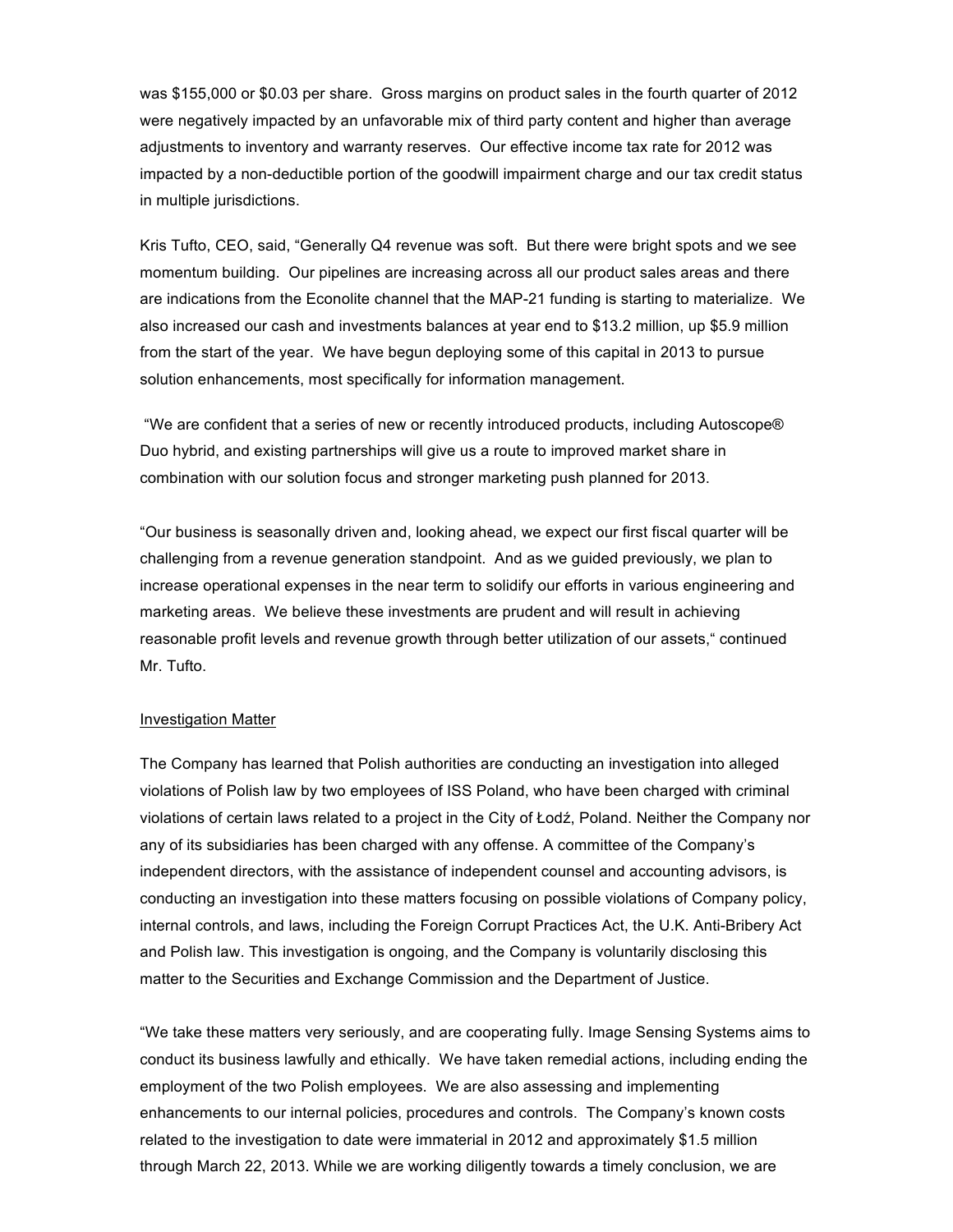presently unable to determine the likely outcome or range of loss, if any, or predict with certainty the timeline for resolution of these matters," said Mr. Tufto.

#### Non-GAAP Information

We provide certain non-GAAP financial information as supplemental information to GAAP amounts. This non-GAAP information excludes the impact, net of tax, of amortizing the intangible assets from the 2007 EIS asset acquisition and the 2010 CitySync acquisition and may exclude other non-recurring items, including goodwill impairment. Management believes that this presentation facilitates the comparison of our current operating results to historical operating results. Management uses this non-GAAP information to evaluate short-term and long-term operating trends in our core operations. Non-GAAP information is not prepared in accordance with GAAP and should not be considered a substitute for or an alternative to GAAP financial measures and may not be computed the same as similarly titled measures used by other companies.

#### About Image Sensing

Image Sensing Systems, Inc. is a provider of above ground detection and information management solutions for the Intelligent Transportation Systems (ITS) sector and adjacent markets including security, police and parking. We have sold more than 135,000 units of our industry leading Autoscope® machine-vision, RTMS® radar and CitySync automatic number plate recognition (ANPR) products in over 60 countries worldwide. This depth of our experience coupled with the breadth of our product portfolio uniquely positions us to provide powerful hybrid technology solutions and to exploit the convergence of the traffic, security and environmental management markets. We are headquartered in St. Paul, Minnesota. Visit us on the web at imagesensing.com.

**Safe Harbor Statement:** Statements made in this release concerning the Company's or management's intentions, expectations, or predictions about future results or events are "forwardlooking statements" within the meaning of the Private Securities Litigation Reform Act of 1995. Such statements reflect management's current expectations or beliefs, and are subject to risks and uncertainties that could cause actual results or events to vary from stated expectations, which variations could be material and adverse. Factors that could produce such a variation include, but are not limited to, the following: the inherent unreliability of earnings, revenue and cash flow predictions due to numerous factors, many of which are beyond the Company's control; developments in the demand for the Company's products and services; relationships with the Company's major customers and suppliers; the mix of and margins on the products we sell; unanticipated delays, costs and expenses inherent in the development and marketing of new products and services, including ANPR products; adverse weather conditions in our markets; the impact of governmental laws and regulations; increased international presence; our success in integrating acquisitions; and competitive factors. Our forward-looking statements speak only as of the time made, and we assume no obligation to publicly update any such statements. Additional information concerning these and other factors that could cause actual results and events to differ materially from the Company's current expectations are contained in the Company's reports and other documents filed with the Securities and Exchange Commission, including its Annual Report on Form 10-K for the year ended December 31, 2011 filed in March 2012.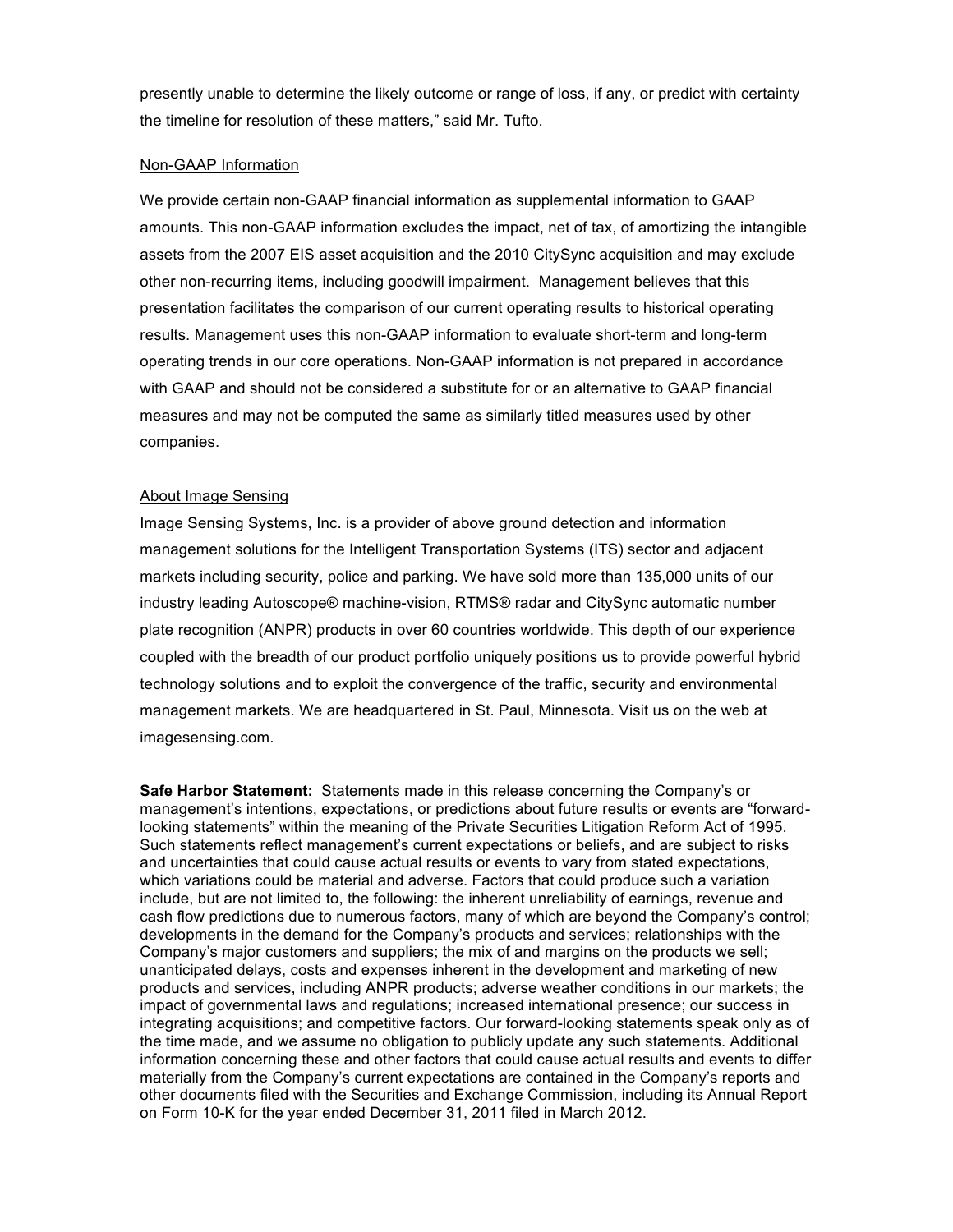#### Image Sensing Systems, Inc. Condensed Consolidated Statements of Operations (in thousands, except per share information) (unaudited)

|                                                   | <b>Three-Month Period</b><br>Ended December 31, |          | Year Ended<br>December 31 |            |
|---------------------------------------------------|-------------------------------------------------|----------|---------------------------|------------|
|                                                   | 2012                                            | 2011     | 2012                      | 2011       |
| Revenue                                           |                                                 |          |                           |            |
| Royalties                                         | \$3,240                                         | \$3,994  | \$12,399                  | \$13,046   |
| Product sales                                     | 3,581                                           | 4,858    | 12,564                    | 17,475     |
|                                                   | 6,821                                           | 8,852    | 24,963                    | 30,521     |
| Cost of revenue (exclusive of amortization below) |                                                 |          |                           |            |
| <b>Product sales</b>                              | 2,213                                           | 3,171    | 6,706                     | 8,769      |
| Restructuring                                     |                                                 | 448      |                           | 448        |
|                                                   | 2,213                                           | 3,619    | 6,706                     | 9,217      |
| Gross profit                                      | 4,608                                           | 5,233    | 18,257                    | 21,304     |
| Operating expenses                                |                                                 |          |                           |            |
| Selling, marketing and product support            | 2,052                                           | 2,735    | 7,289                     | 10,609     |
| General and administrative                        | 1,095                                           | 1,566    | 5,167                     | 6,315      |
| Research and development                          | 894                                             | 1,305    | 4,135                     | 4,424      |
| Earnout income                                    |                                                 | (618)    |                           | (618)      |
| Restructuring                                     |                                                 | 287      | 430                       | 287        |
| Goodwill impairment                               |                                                 |          | 3,175                     | 11,685     |
| Amortization of intangible assets                 | 395                                             | 407      | 1,622                     | 1,650      |
|                                                   | 4,436                                           | 5,682    | 21,818                    | 34,352     |
| Income (loss) from operations                     | 172                                             | (449)    | (3, 561)                  | (13,048)   |
| Other income                                      | $\overline{2}$                                  | 2        | 29                        | 9          |
| Income (loss) before income taxes                 | 174                                             | (447)    | (3, 532)                  | (13,039)   |
| Income tax expense (benefit)                      | 189                                             | 242      | (180)                     | (3,022)    |
| Net loss                                          | \$(15)                                          | \$(689)  | \$(3,352)                 | \$(10,017) |
| Basic net loss per share                          | \$(0.00)                                        | \$(0.14) | \$(0.69)                  | \$(2.07)   |
| Diluted net loss per share                        | \$(0.00)                                        | \$(0.14) | \$(0.69)                  | \$(2.07)   |
| Weighted shares - basic                           | 4,910                                           | 4,847    | 4,886                     | 4,834      |
| Weighted shares - diluted                         | 4,910                                           | 4,847    | 4,886                     | 4,834      |
| <b>Reconciliation of GAAP to non-GAAP basis</b>   |                                                 |          |                           |            |
| Non-GAAP income before income taxes (1)           | \$569                                           | \$77     | \$1,695                   | \$413      |
| Non-GAAP income tax expense (2)                   | 414                                             | 246      | 805                       | 52         |
| Non-GAAP net income (loss)                        | \$155                                           | \$(169)  | \$<br>890                 | \$361      |
| Non-GAAP basic net income (loss) per share        | \$0.03                                          | \$(0.03) | \$0.18                    | \$0.07     |
| Non-GAAP diluted net income (loss) per share      | \$0.03                                          | \$(0.03) | \$0.18                    | \$0.07     |
|                                                   |                                                 |          |                           |            |

#### Notes to non-GAAP adjustments

(1) Amortization of intangible assets, restructuring expenses, earnout income and goodwill impairment for the applicable period as shown above are removed

(2) Income tax expense (benefit) is increased (reduced) by impact of (1) at ISS' effective rate after adjusting for amortization of intangible assets, restructuring, earnout income and goodwill impairment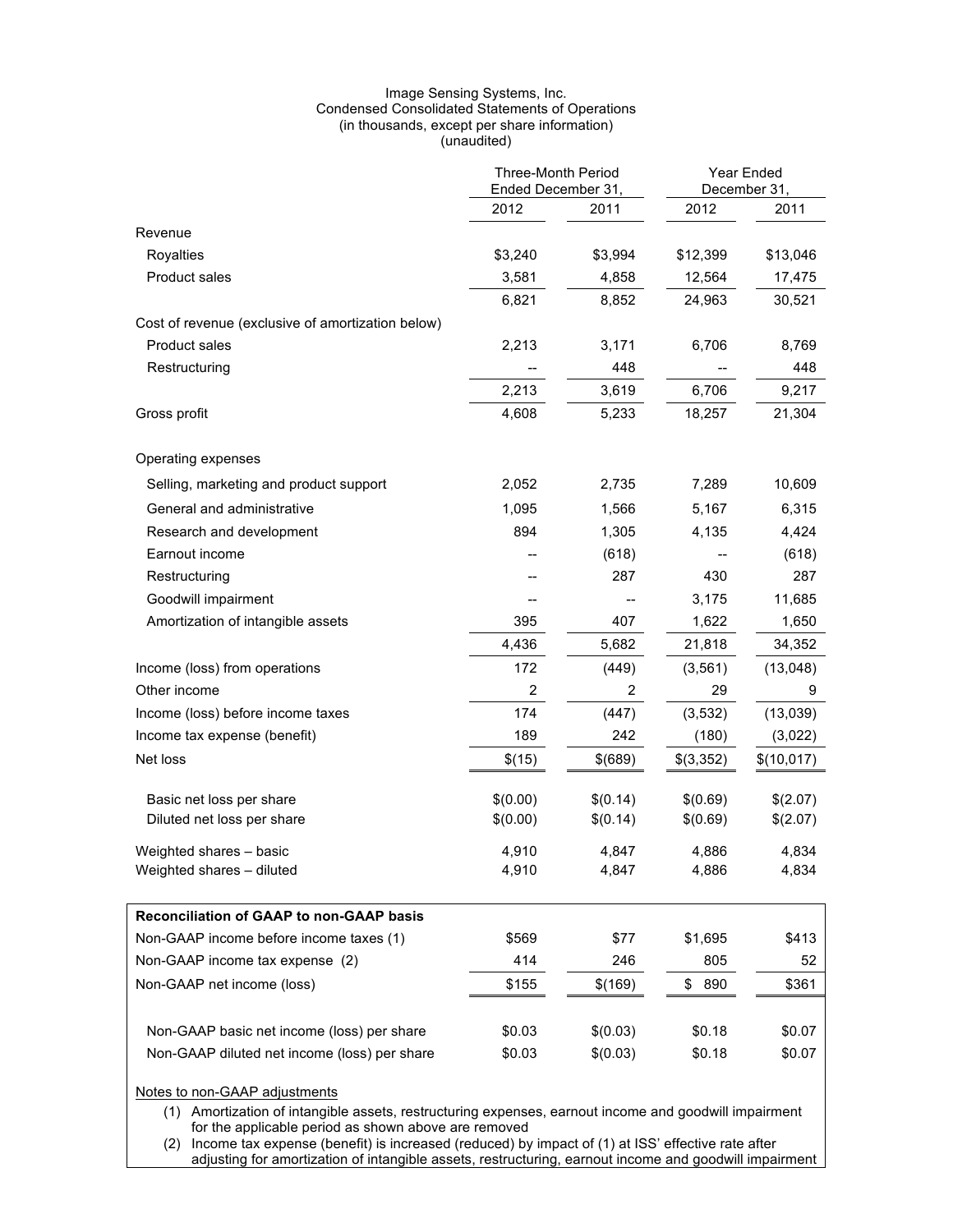#### Image Sensing Systems, Inc. Condensed Consolidated Balance Sheet (in thousands) (unaudited)

|                                                | December 31, | December 31, |
|------------------------------------------------|--------------|--------------|
|                                                | 2012         | 2011         |
| Assets                                         |              |              |
| <b>Current assets</b>                          |              |              |
| Cash and cash equivalents                      | \$8,334      | \$5,224      |
| Investments                                    | 4,817        | 2,093        |
| Receivables, net                               | 6,722        | 10,148       |
| Inventories                                    | 4,485        | 6,142        |
| Prepaid expenses and other current assets      | 1,797        | 2,073        |
|                                                | 26,155       | 25,680       |
| Property and equipment, net                    | 1,875        | 1,435        |
| Deferred taxes                                 | 4,017        | 3,131        |
| Goodwill and intangible assets, net            | 6,489        | 11,008       |
|                                                | \$38,536     | \$41,254     |
| Liabilities and Shareholders' Equity           |              |              |
| <b>Current liabilities</b>                     |              |              |
| Accounts payable and accrued expenses          | \$4,129      | \$4,545      |
| Income taxes payable                           | 18           | 67           |
|                                                | 4,147        | 4,612        |
| Deferred taxes and other long-term liabilities | 409          | 316          |
| Shareholders' equity                           | 33,980       | 36,326       |
|                                                | \$38,536     | \$41,254     |